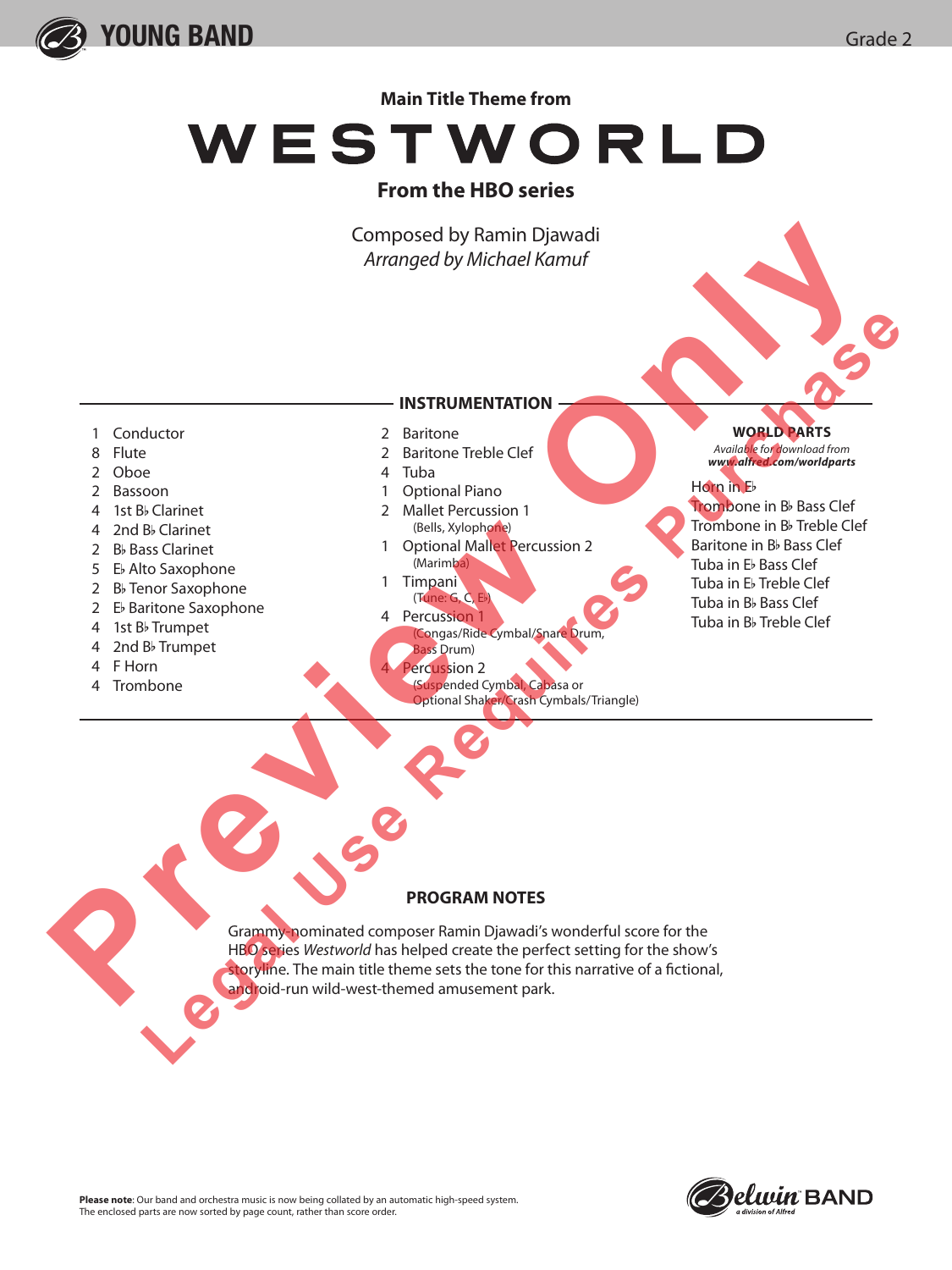#### **NOTES TO THE CONDUCTOR**

This arrangement of the opening theme to the HBO series *Westworld* closely follows the form composed by Ramin Djawadi. While this arrangement is notated in a  $\frac{9}{4}$  time signature to align with Belwin series parameters, the en-semble should approach the piece using a 12 ang. That Bernin Senes parameters, the en-semble should approach are precedings and the significant of the street approach this entire arrangement using a legato articulation, and melodies should flow and be played as smoothly as possible.

The opening melody can be heard in the clarinets and baritone horn through measure 34 Here, and throughout the arrangement, the melody should stand out, and accompaniment figures should support without overshadowing the melody. Adhering to the indicated dynamics, especially in measures 1–34, will help the ensemble achieve proper balance.

At measure 35, the theme moves to the 1st clarinet, alto saxophone, mallet percussion, and optional piano, with all other instruments supporting it. At measure 51, the melody is passed to flute, oboe, clarinets, trumpets, mallets, and piano. In measures 51 and 52, the higher notes are preferred in the 1st trumpet part. However, the lower notes should be used if the ensemble tone is impacted. There are also optional lower notes in measure 63–74 and 91-94 in the flute part. If the flute section is highly populated, it is highly recommended to divide the players in octaves to achieve a good balance. Another suggestion for this passage would be to have a student play the lower notes on piccolo and the remaining students play the lower notes on flute to achieve the octaves. **Pressure and throughout the angle of the time to the Hilbreton of the preview of the control of the time in the control of the strength of the strength of the strength of the strength of the strength of the strength of th** This arrangement of the opening theme to the HBO series Westwood dosely follows his composed by Romin Diswood. While this arrangement is not contained in State and the series and the series of the series of the contained t

This arrangement should peak in both volume and intensity at measure 91. The final G concert in measure 111 should not start too soft but gradually diminish to a comfortable piano dynamic level.

In addition to the standard percussion writing for this series, an optional mallet percussion 2 part is provided as well as an optional piano part. The piano plays quite a predominant role in Djawadi's score, and it is highly recommended to employ a student on this part to add to the color of the ensemble.

I hope you and your students enjoy and have fun learning and performing the *Main Title Theme from Westworld*!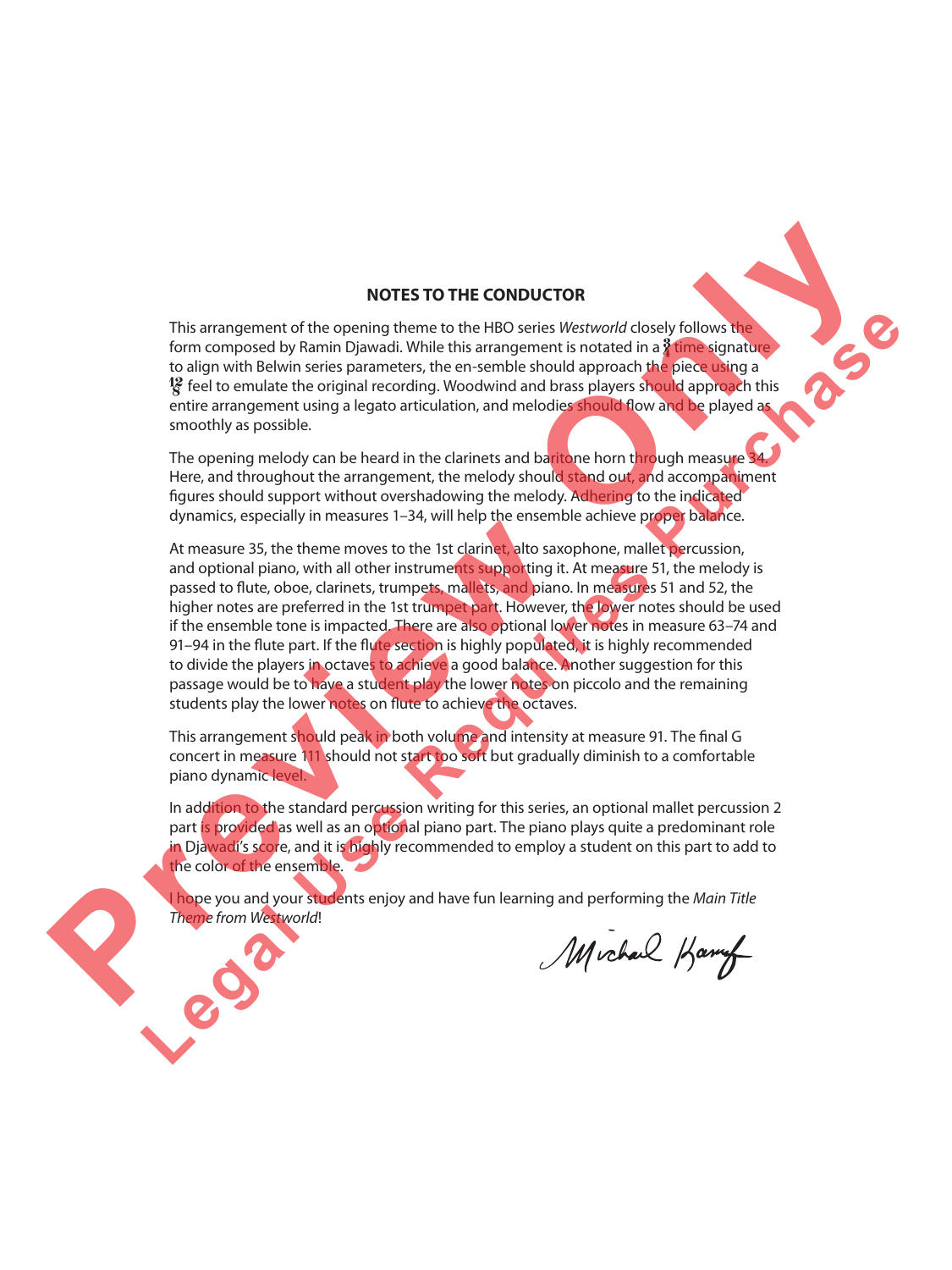# Main Title Theme from **Westworld**



Purchase a full-length<br>performance recording!<br>**alfred.com/downloads**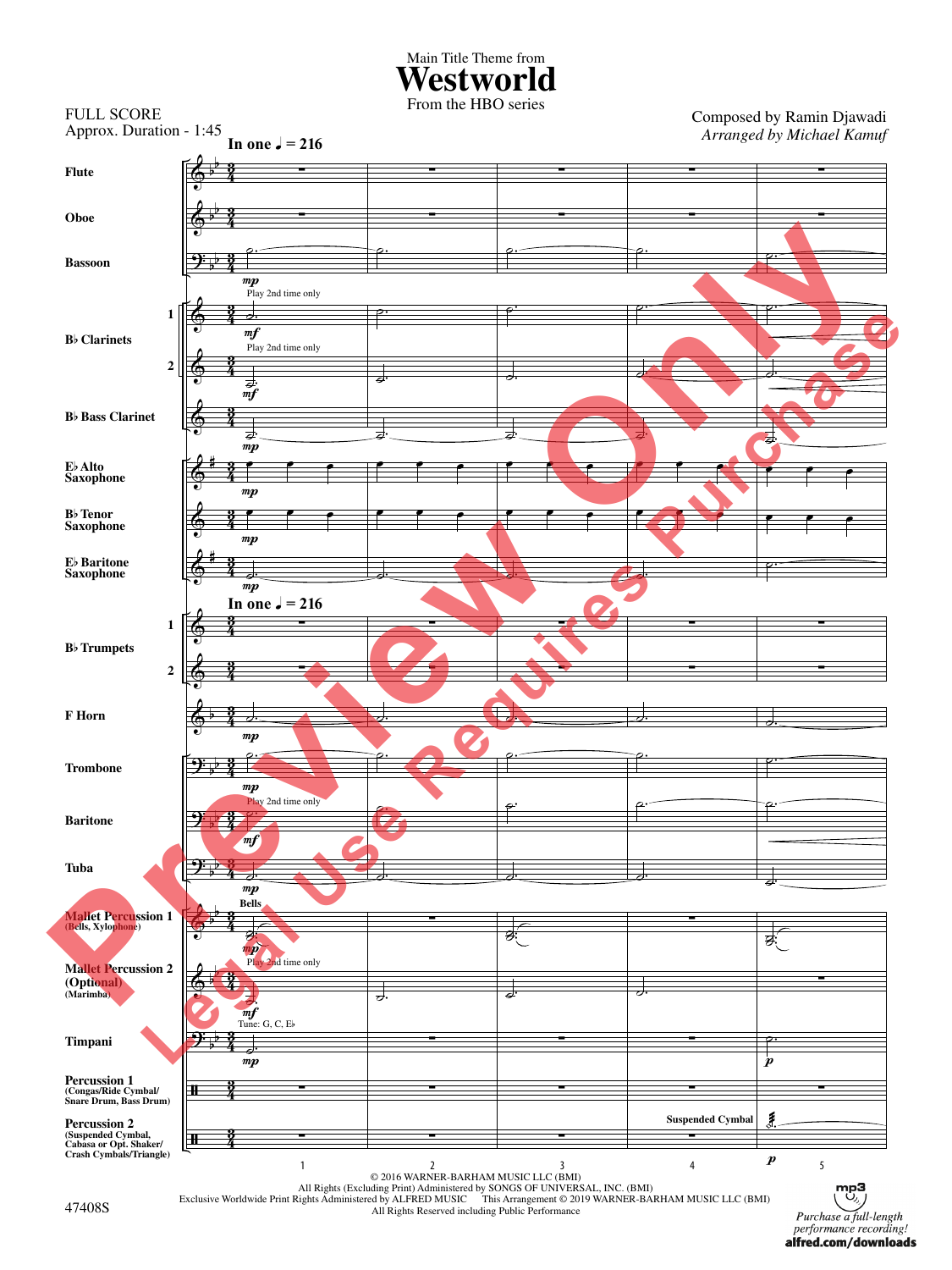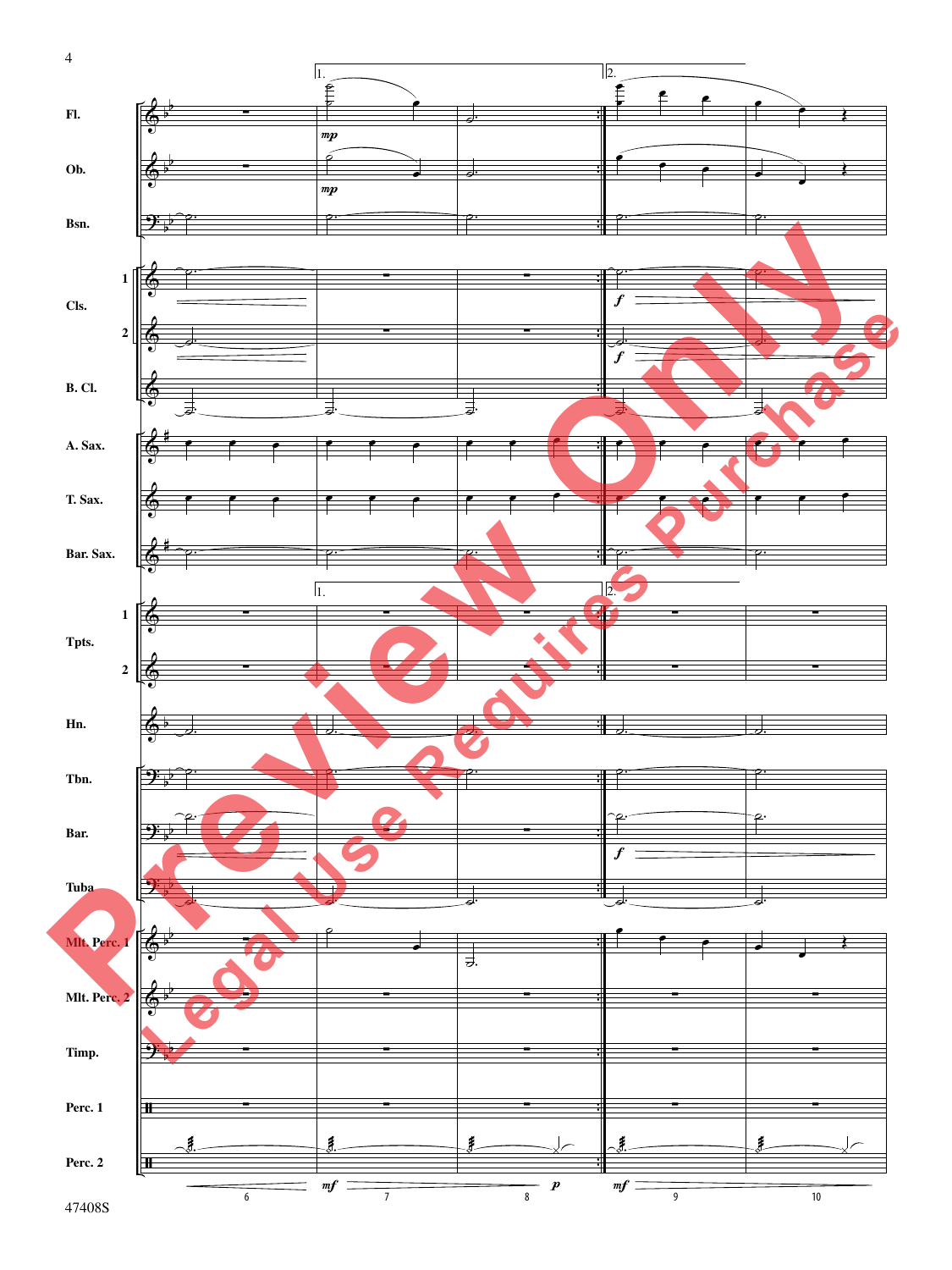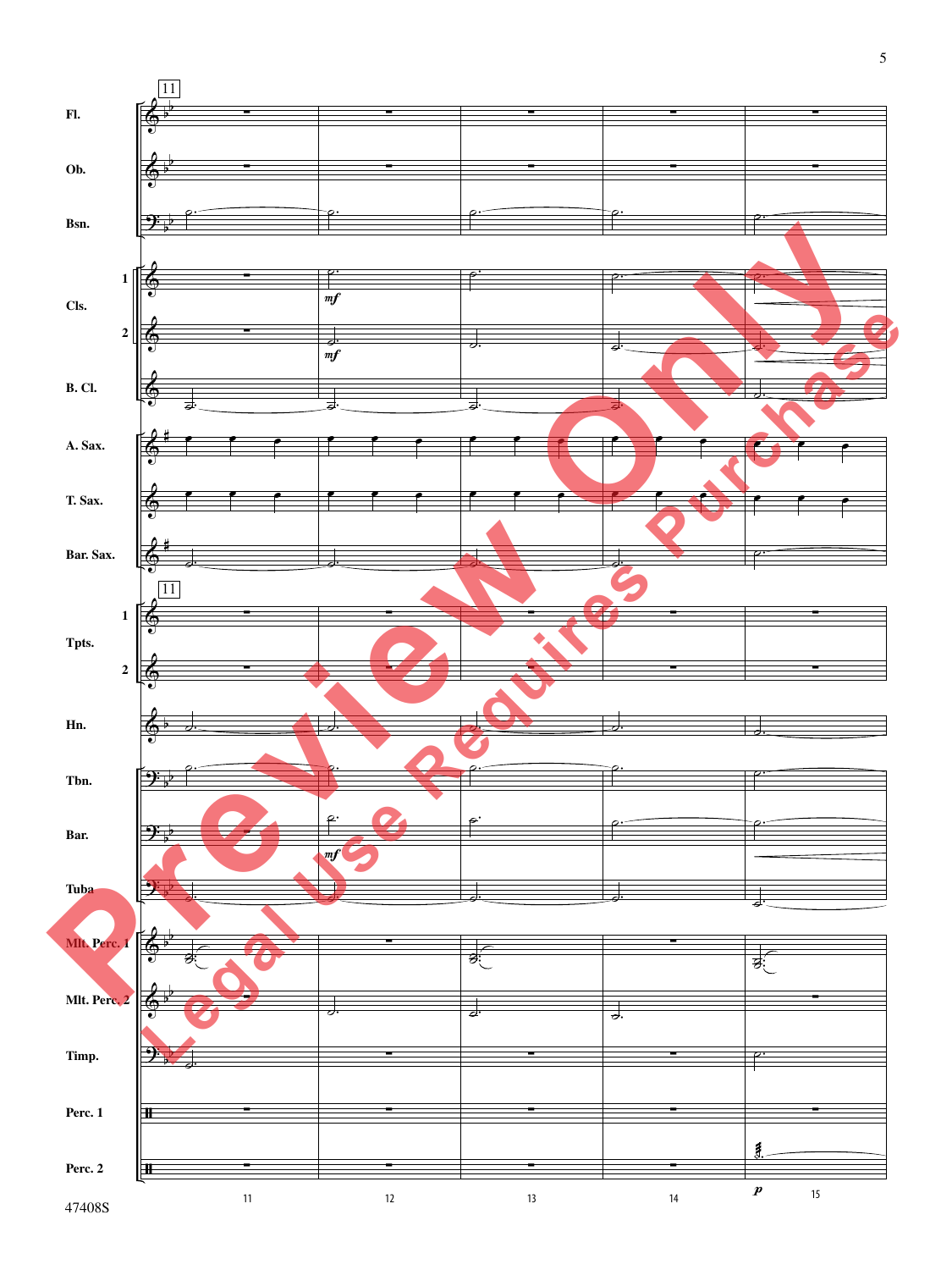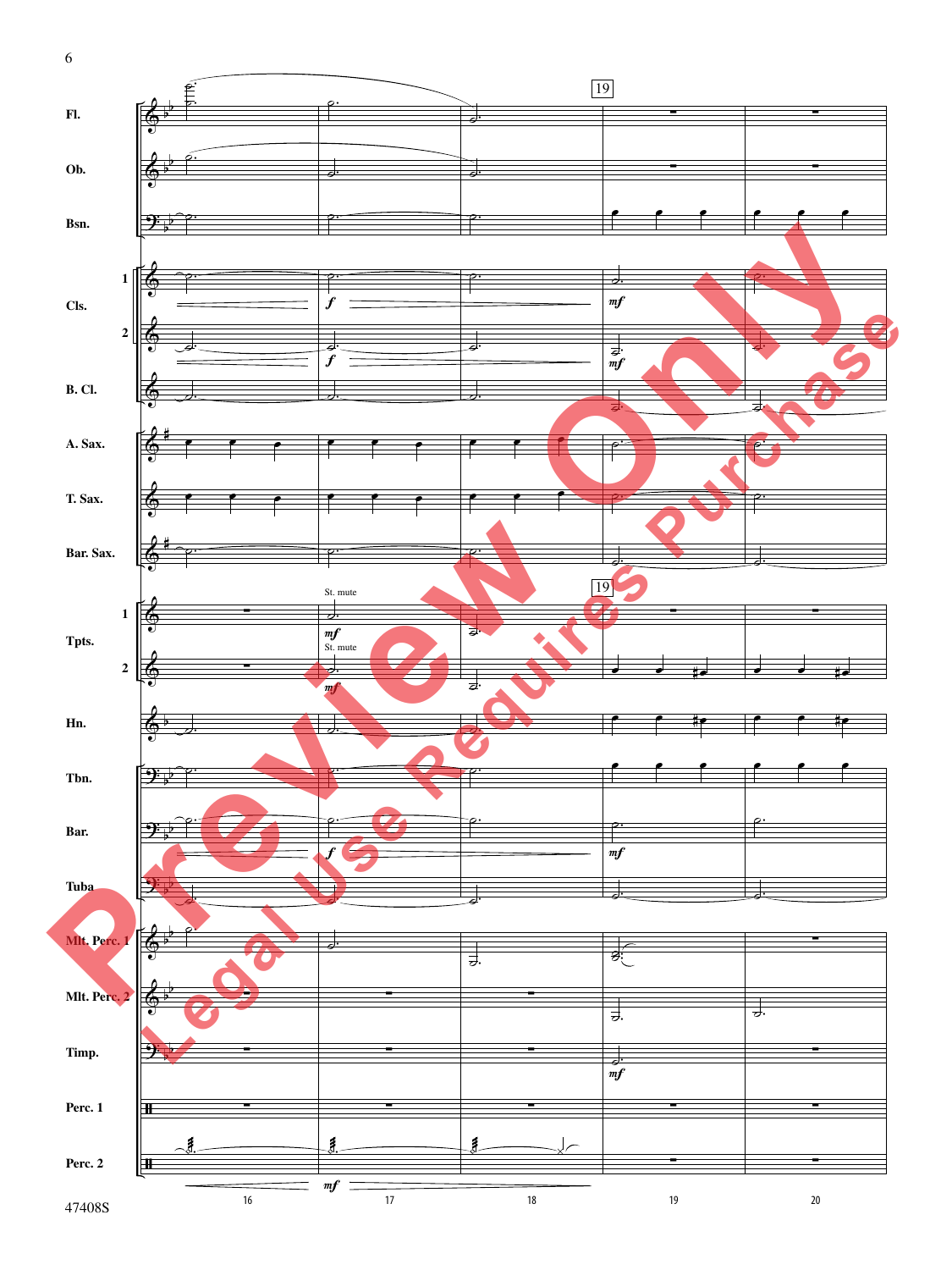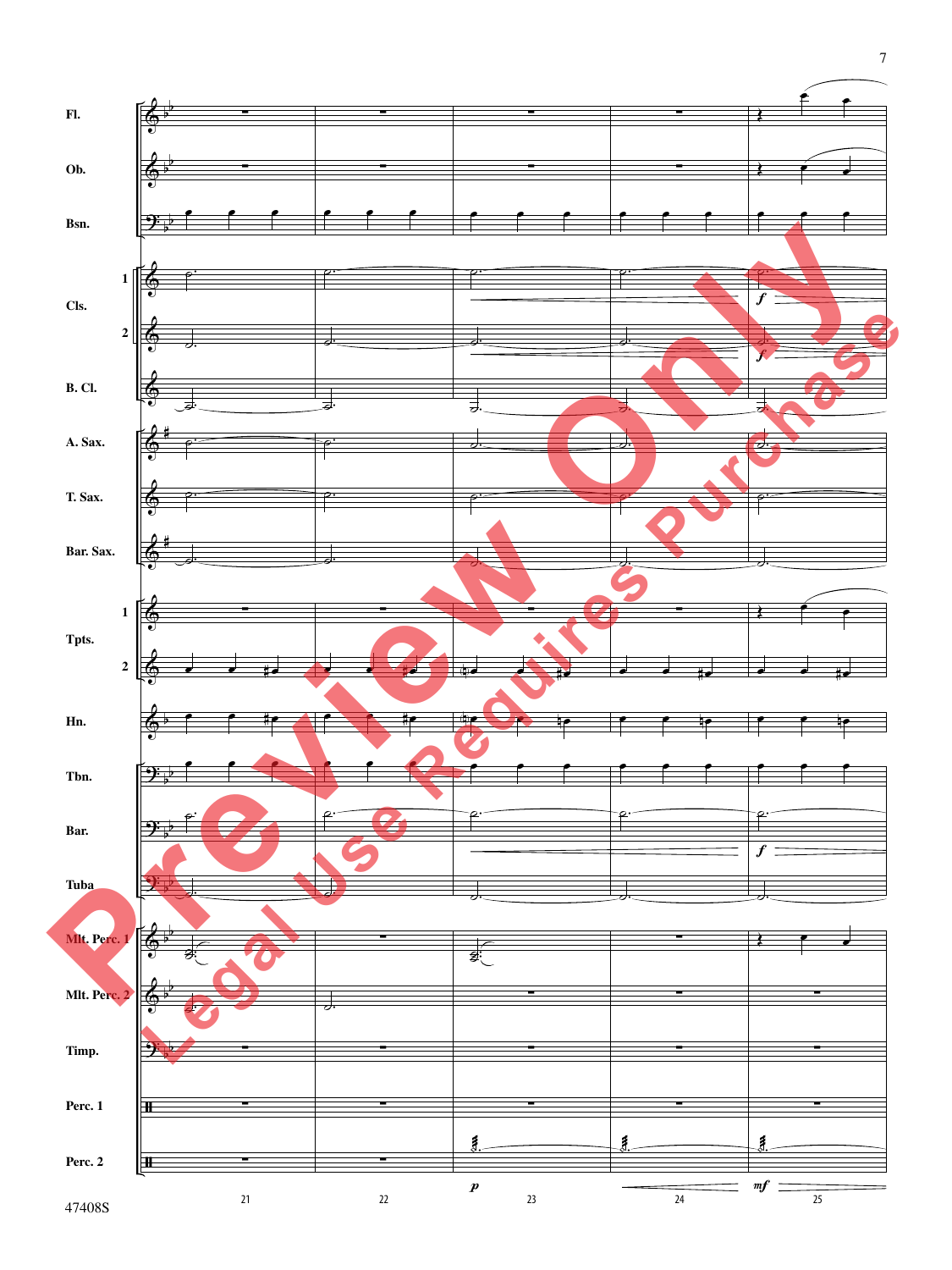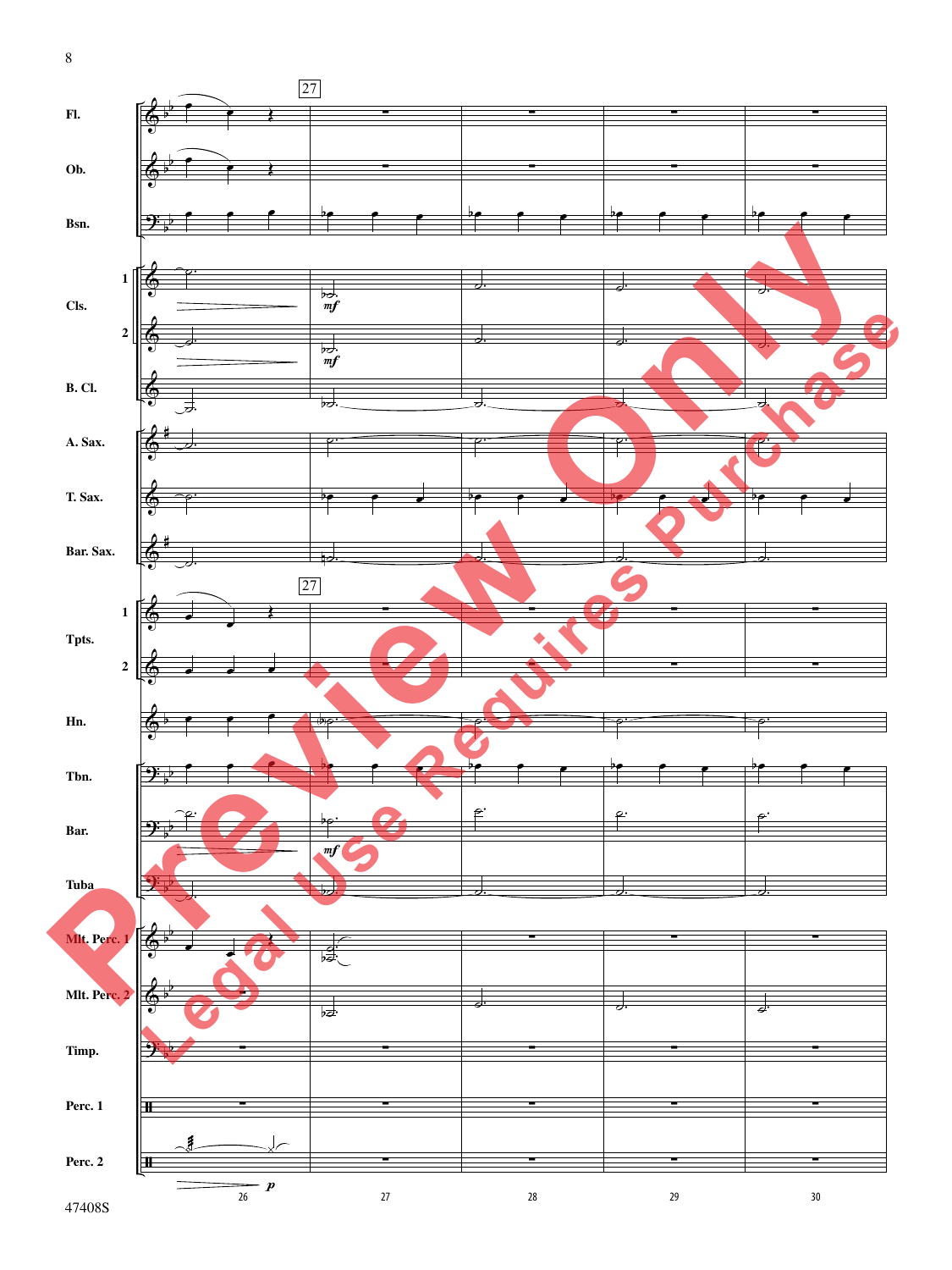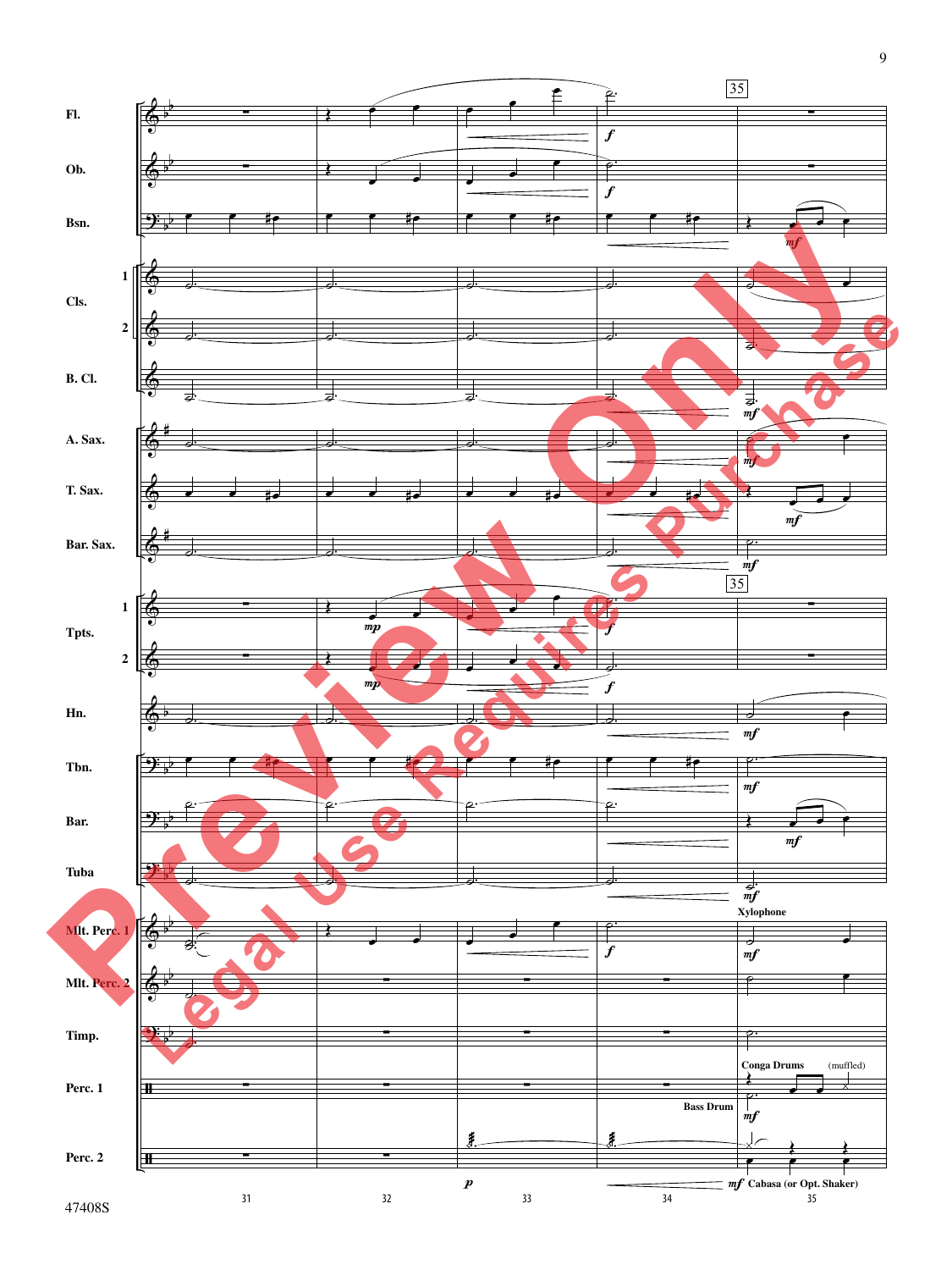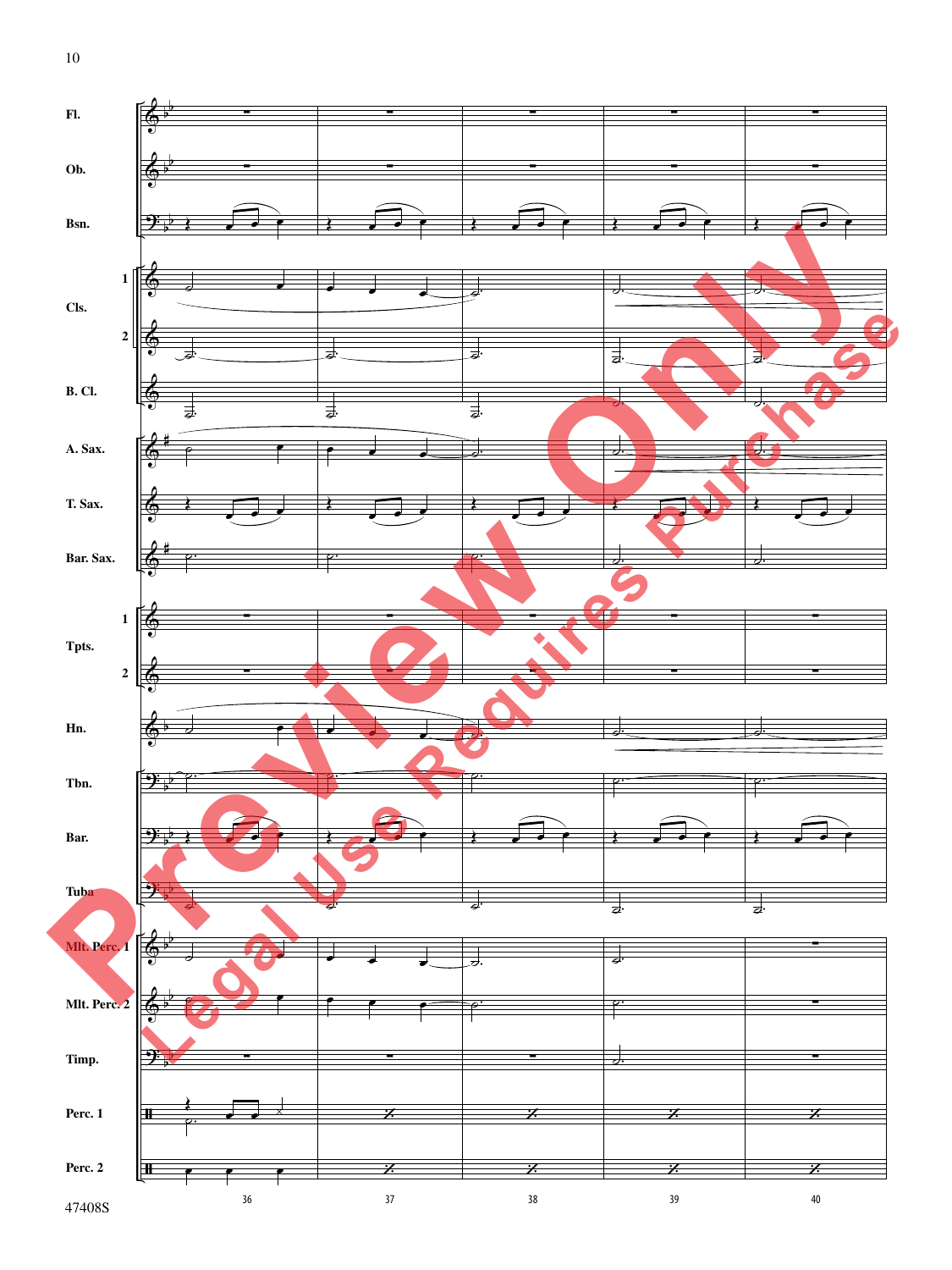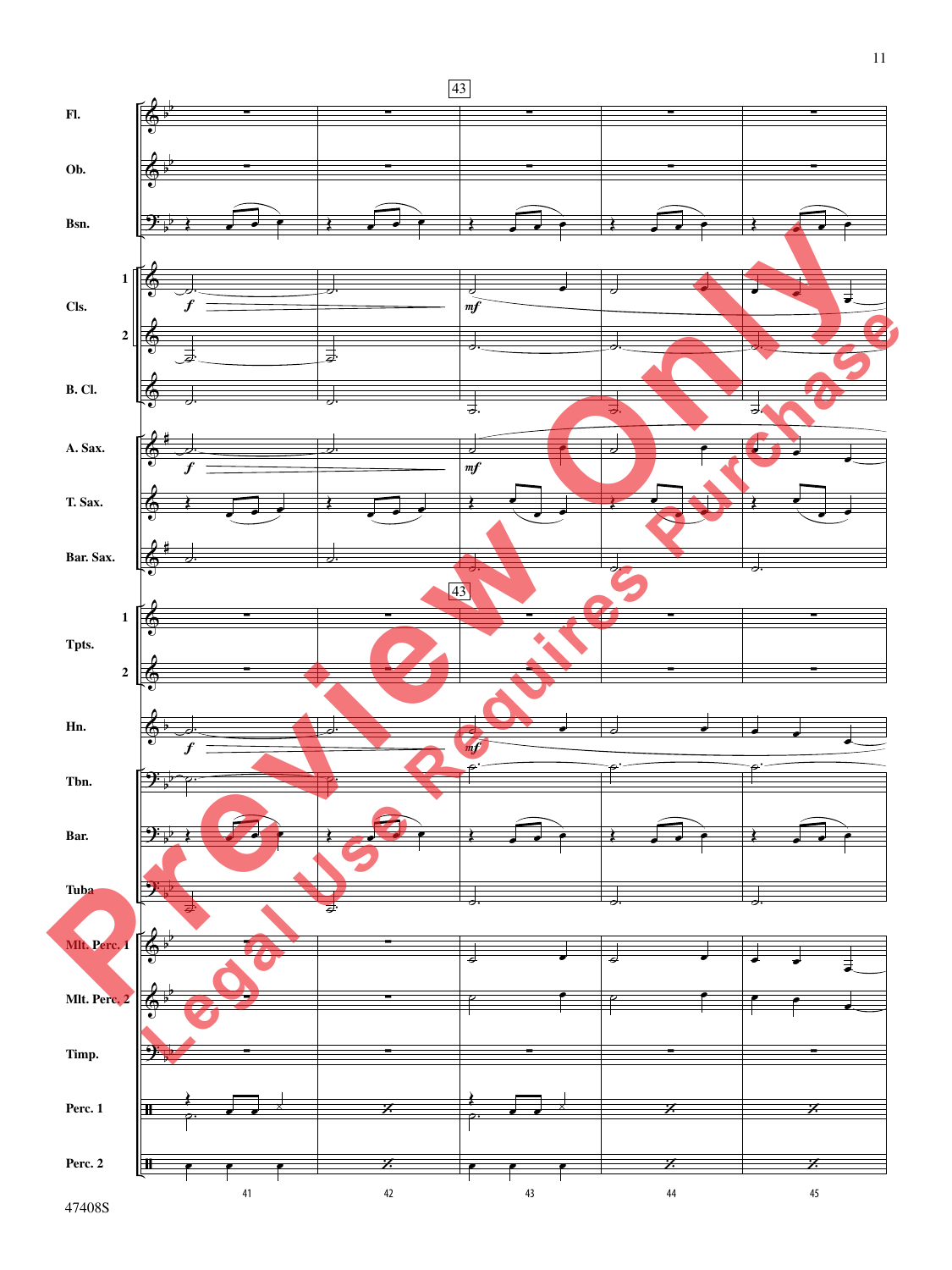![](_page_11_Figure_0.jpeg)

47408S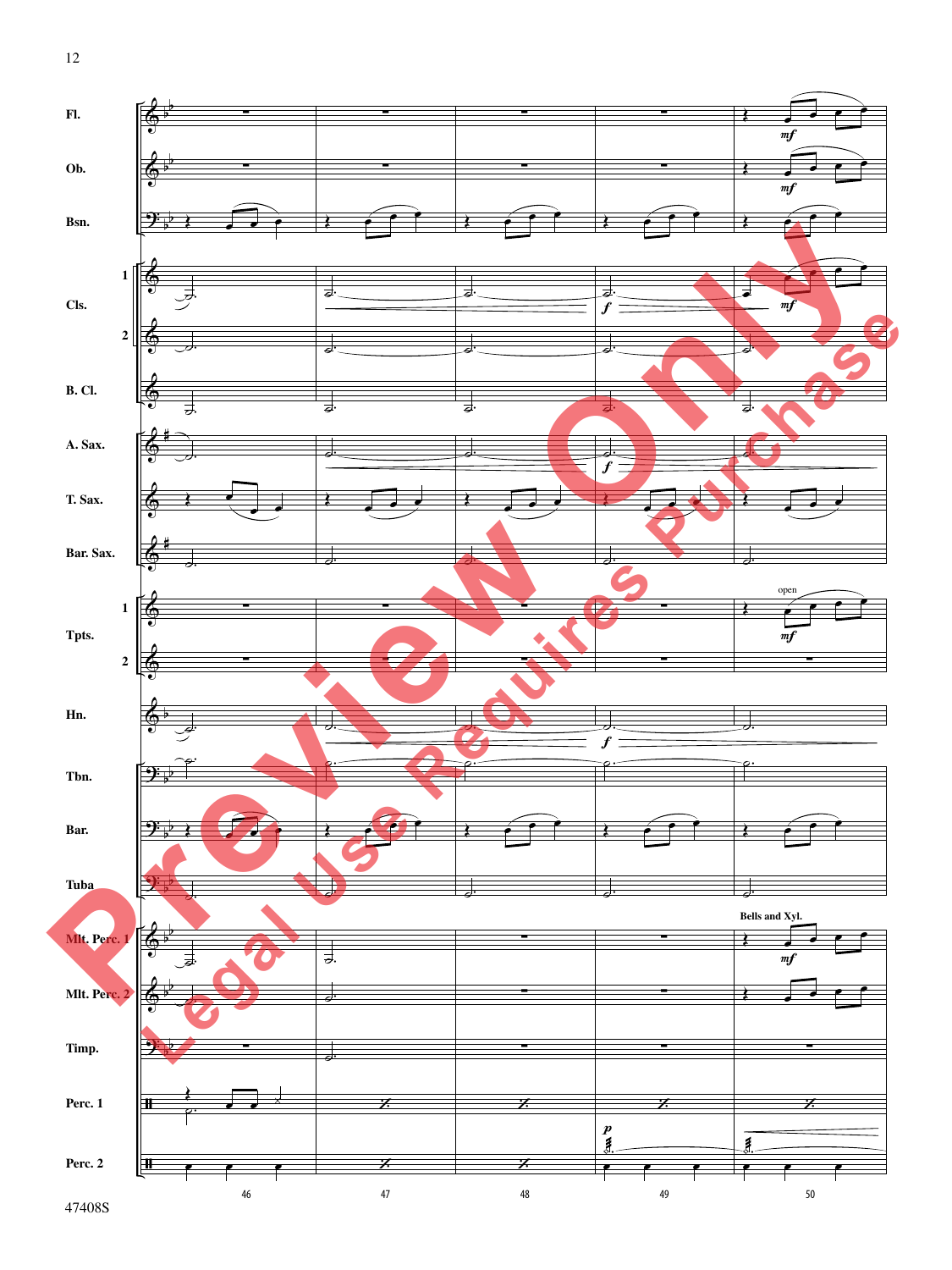![](_page_12_Figure_0.jpeg)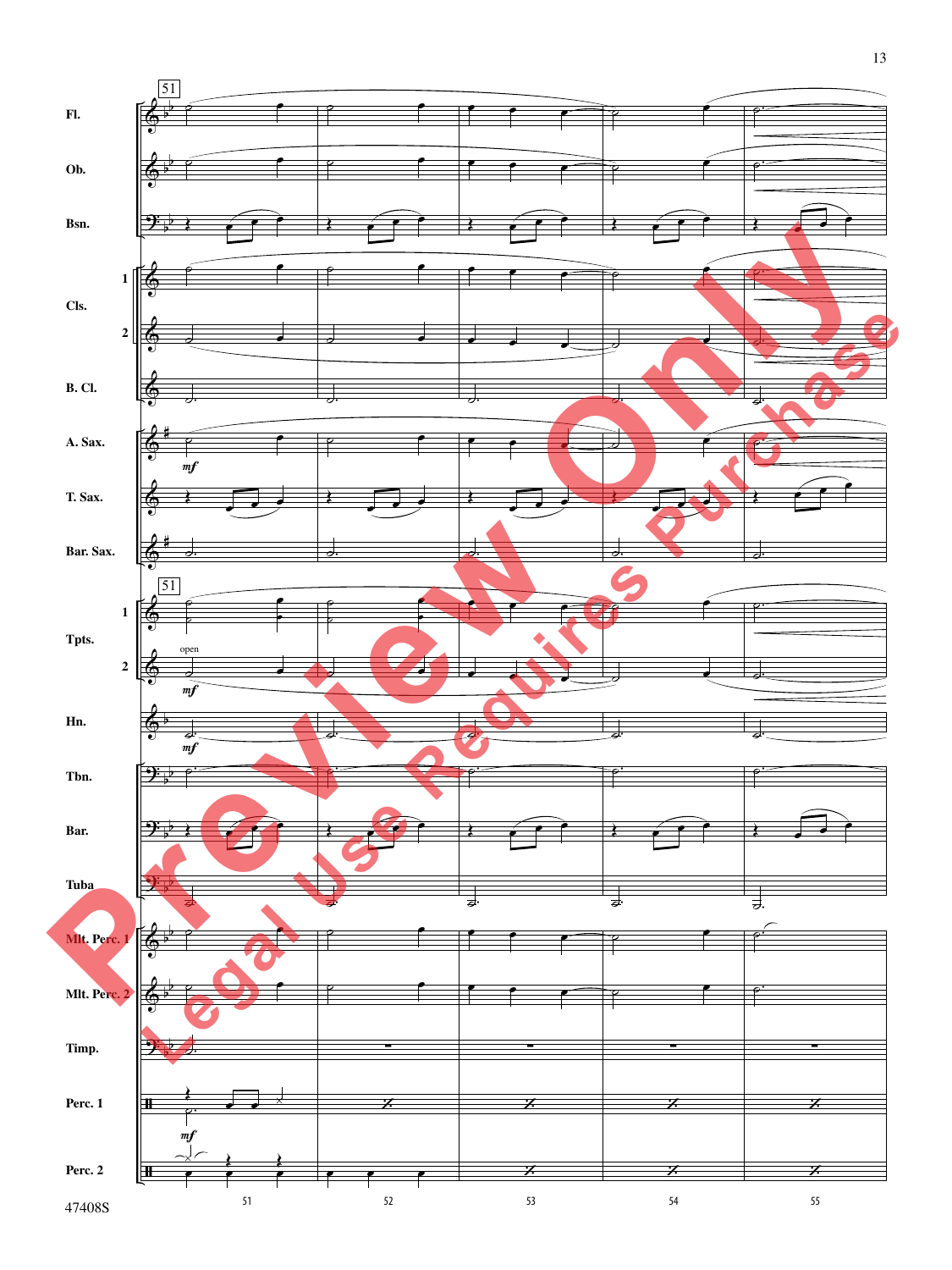![](_page_13_Figure_0.jpeg)

![](_page_13_Figure_1.jpeg)

 $\frac{1}{\sqrt{2}}$ 

59

 $\frac{1}{\sqrt{25}}$ 

 $60\,$ 

œ

è

56

47408S

**Perc. 2**

**Perc. 1**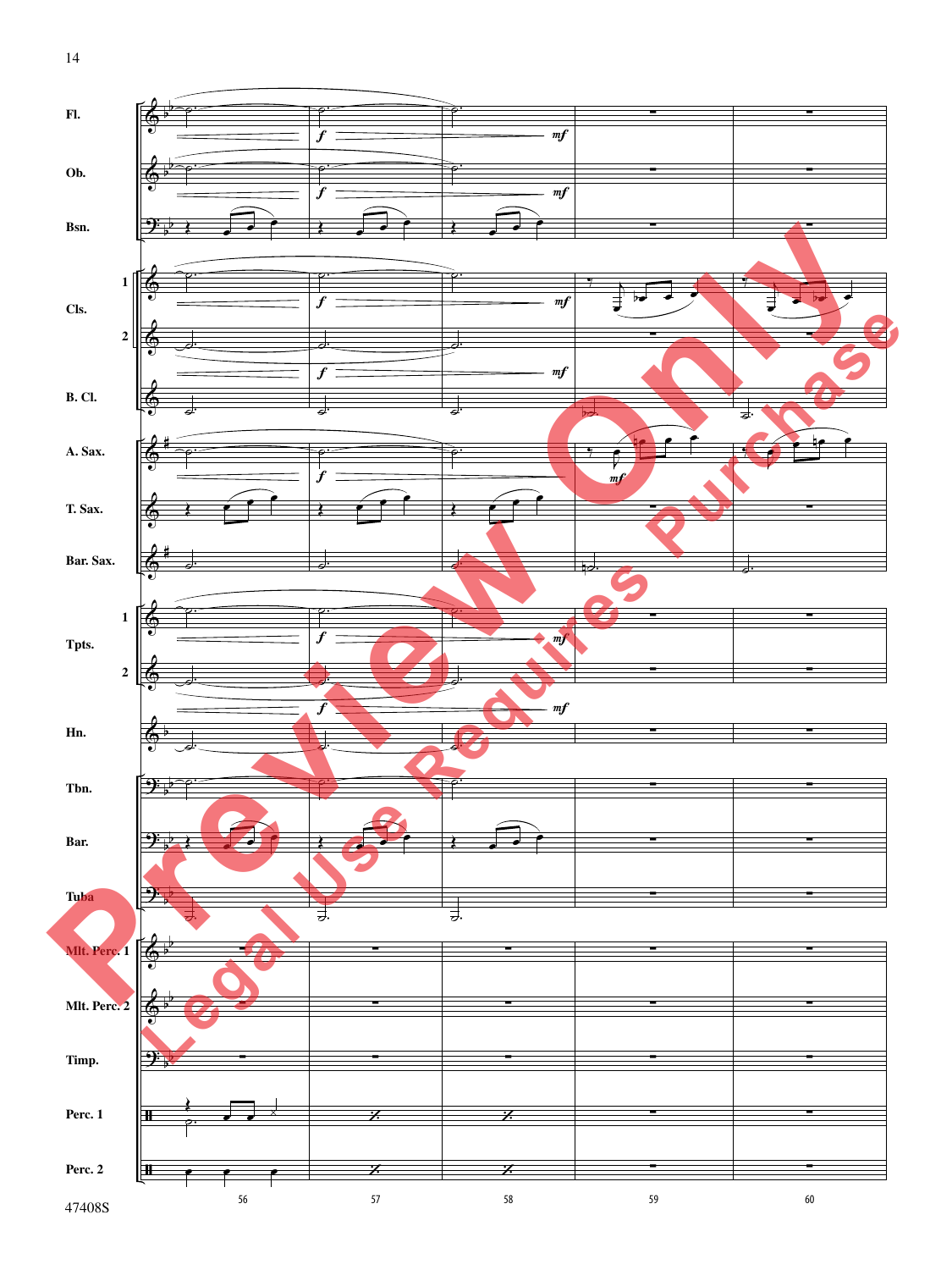![](_page_14_Figure_0.jpeg)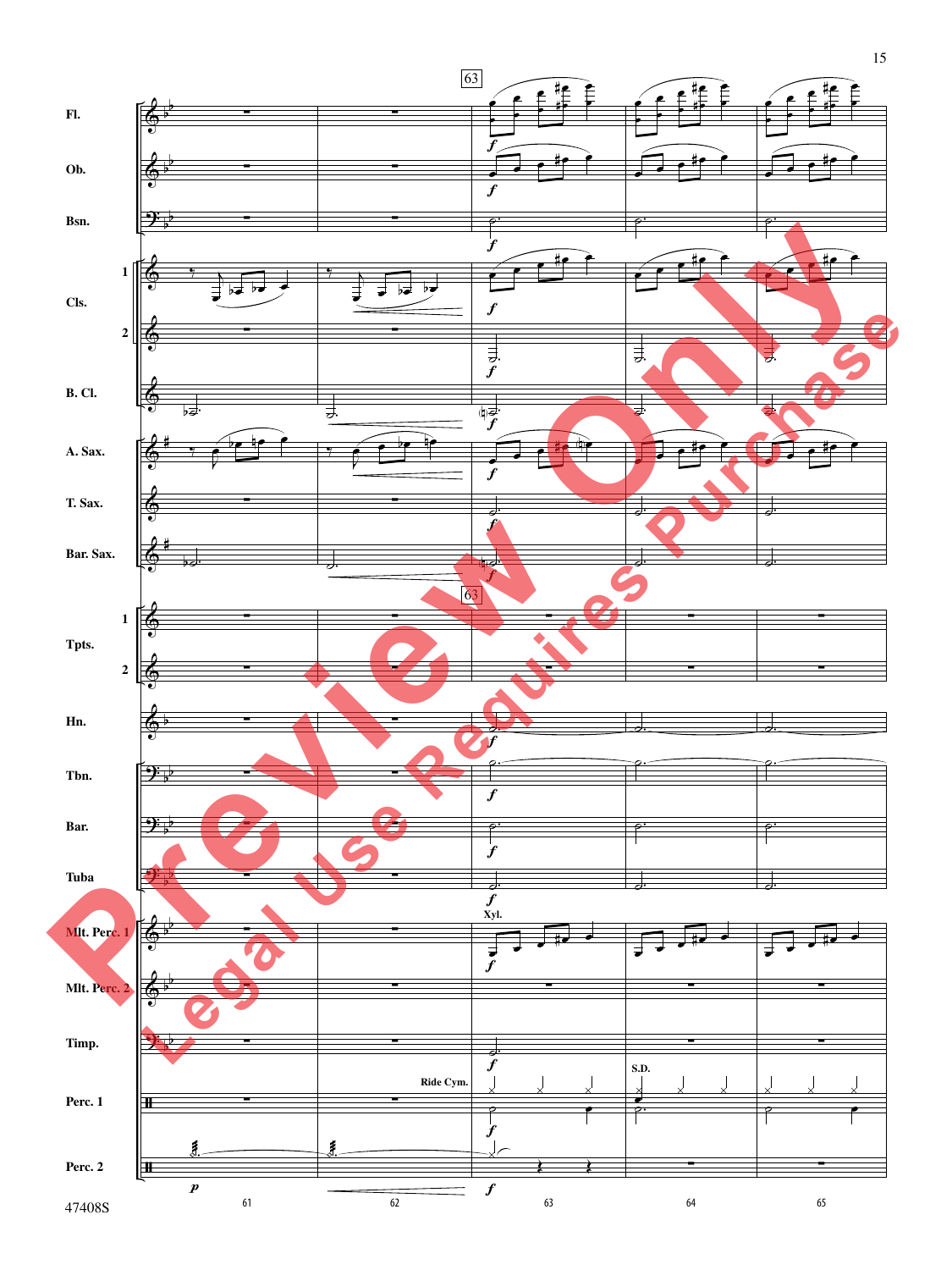![](_page_15_Figure_0.jpeg)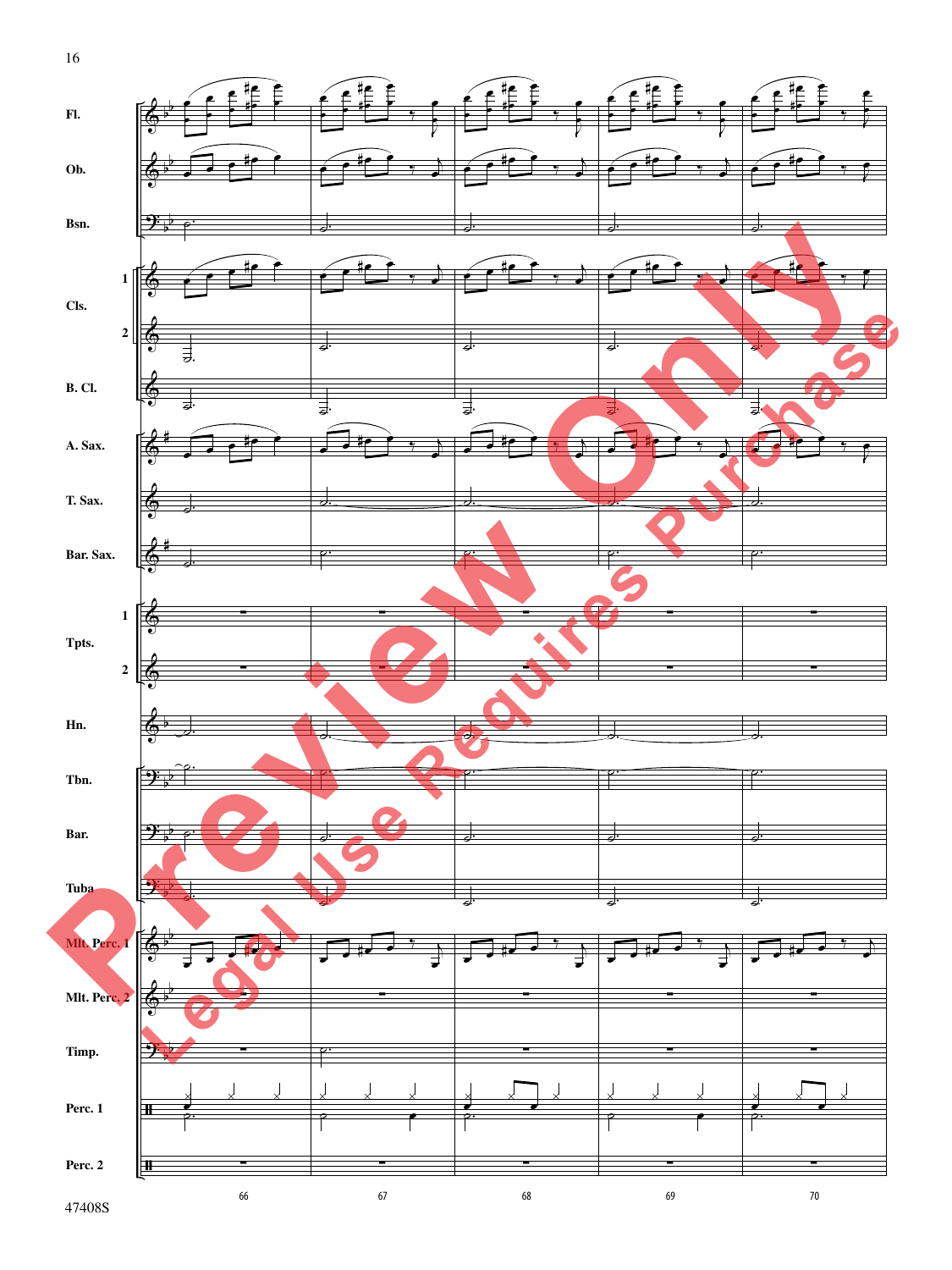![](_page_16_Figure_0.jpeg)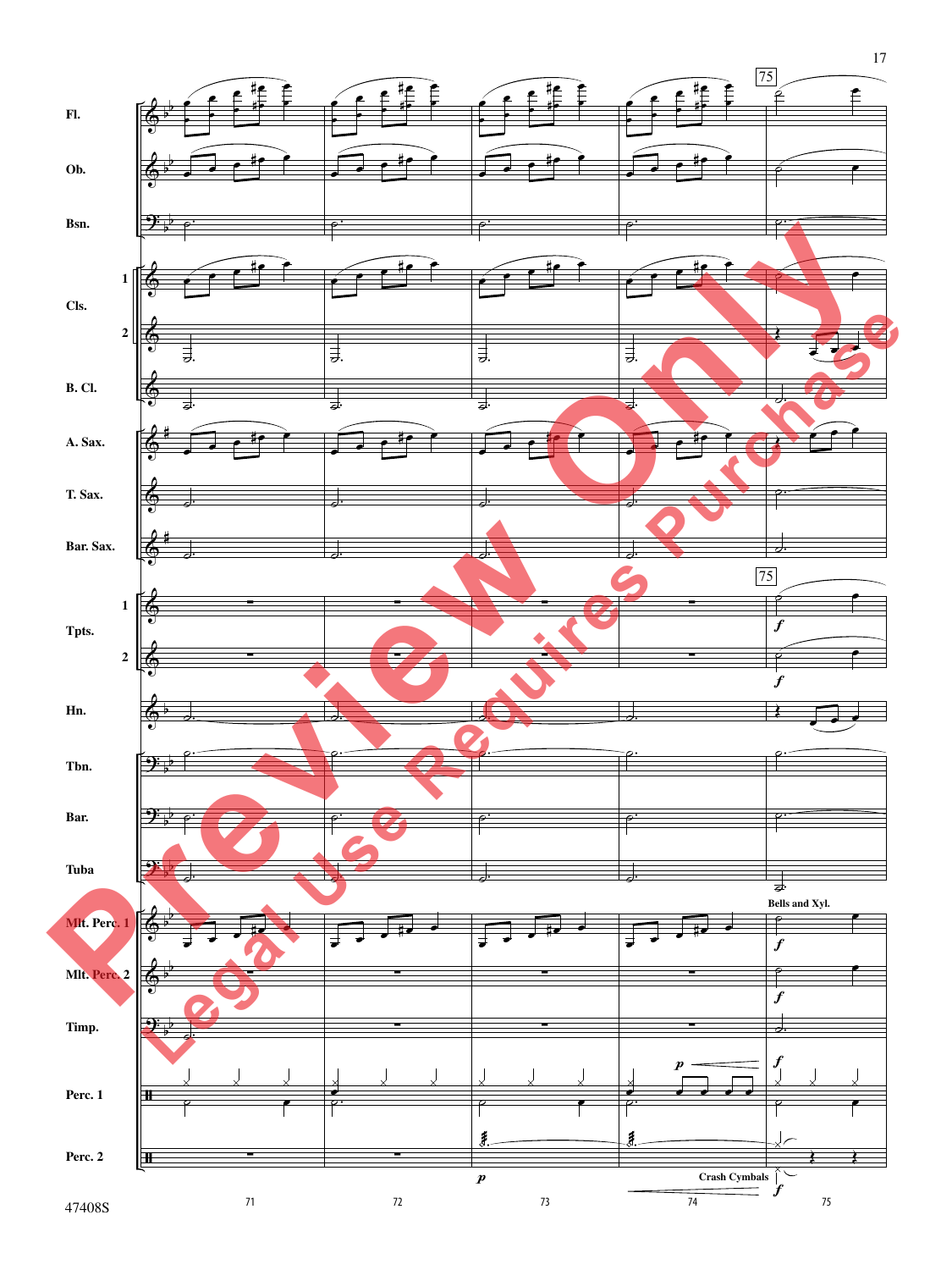![](_page_17_Figure_0.jpeg)

![](_page_17_Figure_1.jpeg)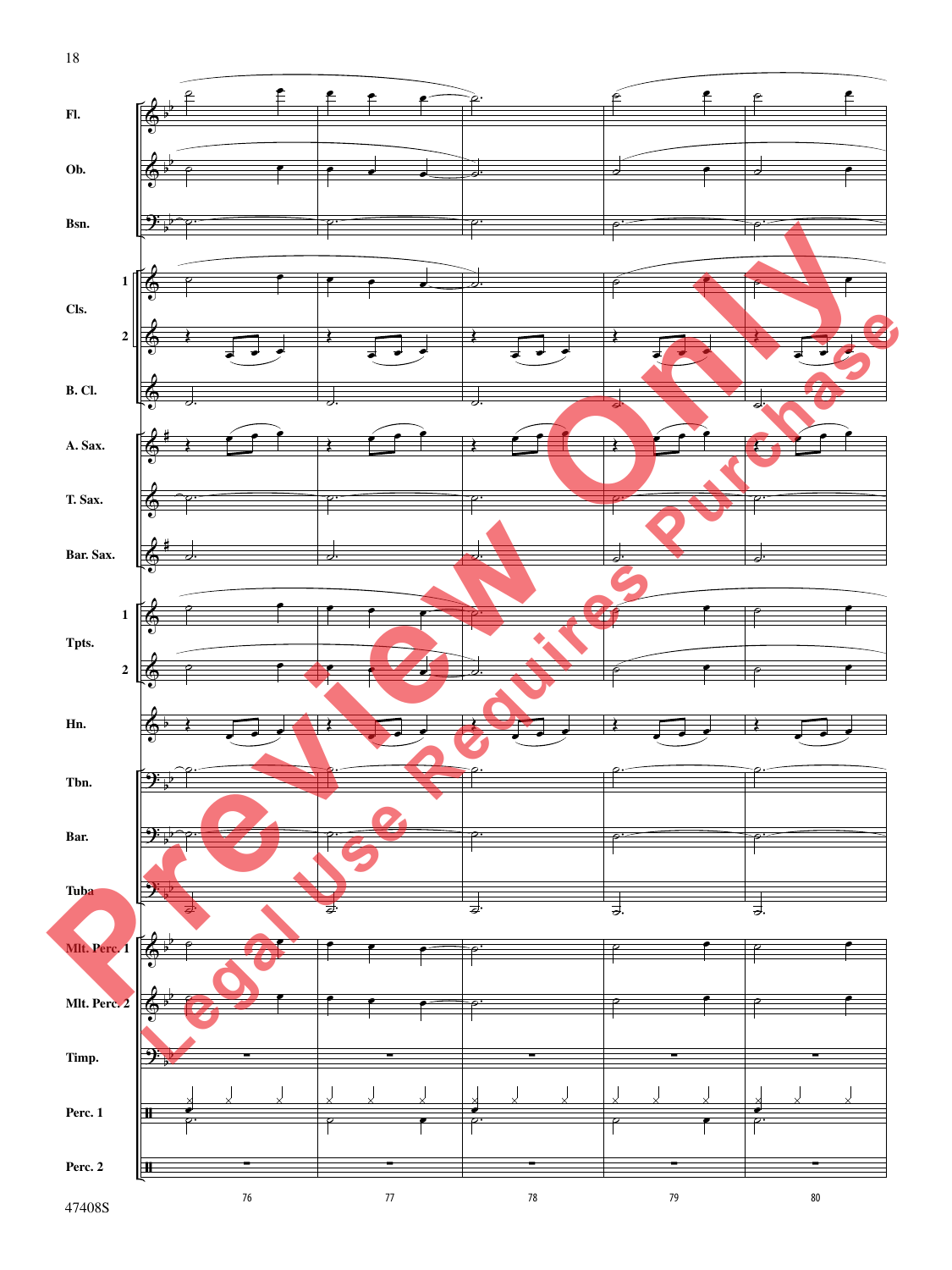![](_page_18_Figure_0.jpeg)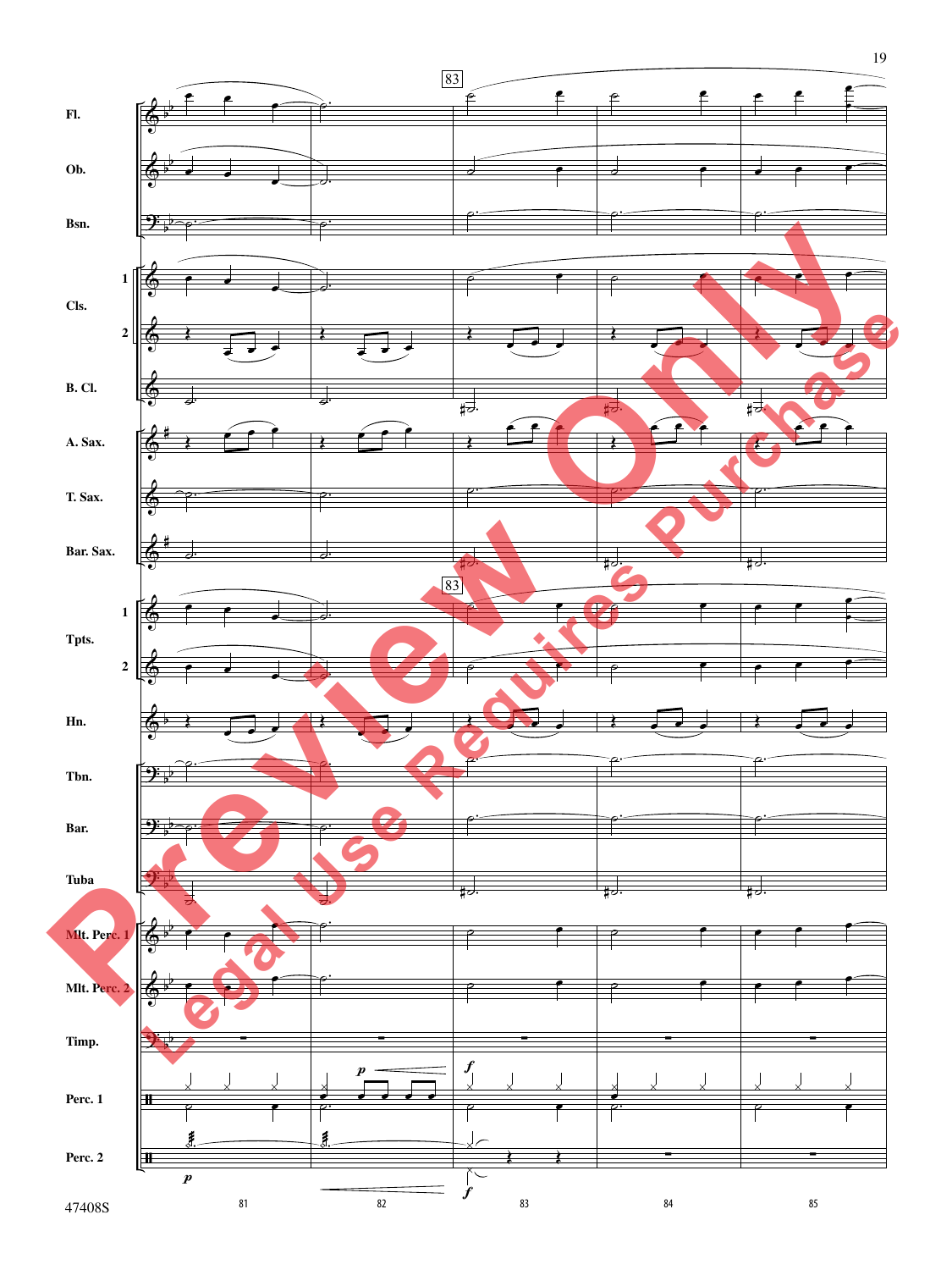![](_page_19_Figure_0.jpeg)

47408S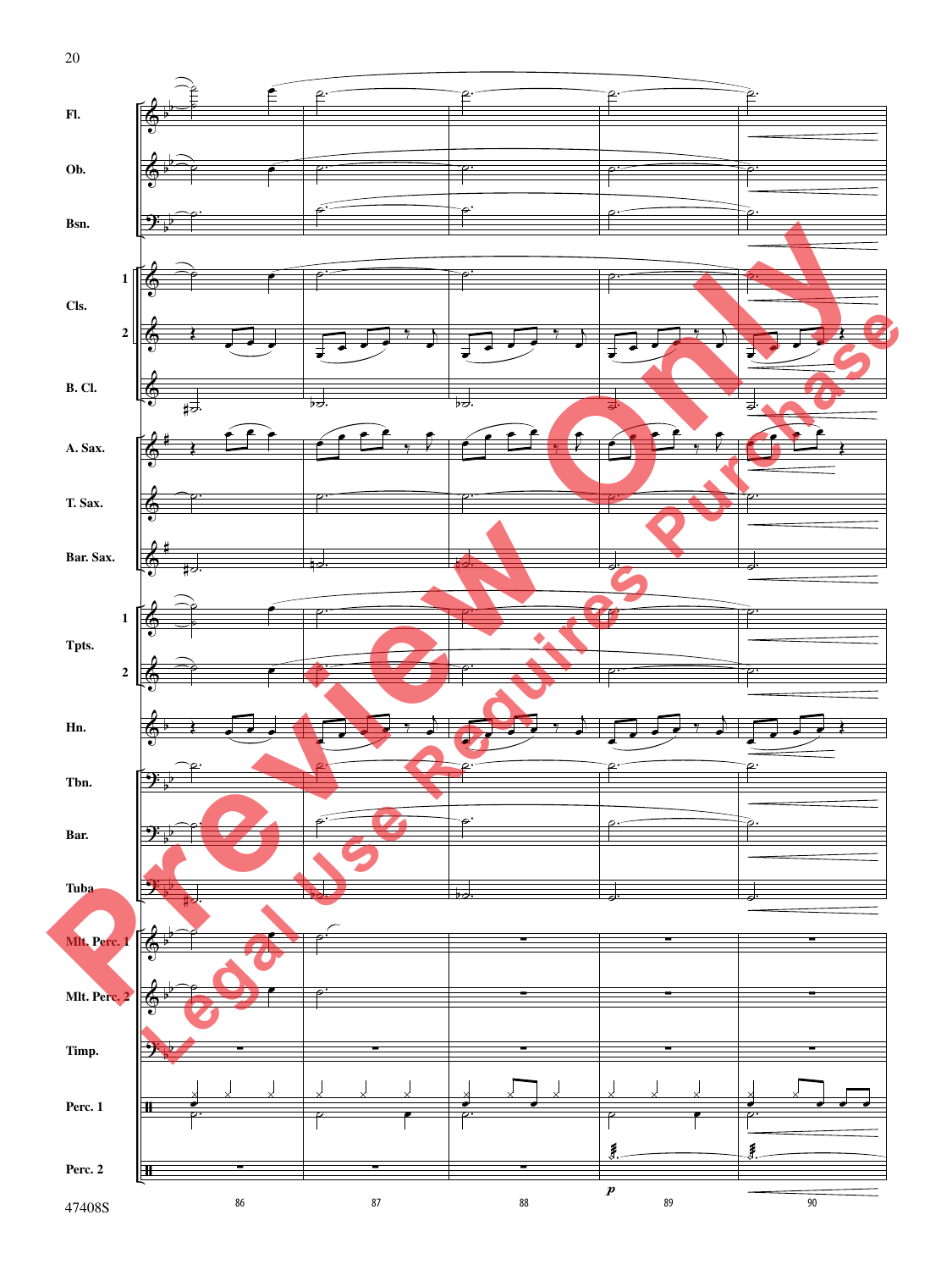![](_page_20_Figure_0.jpeg)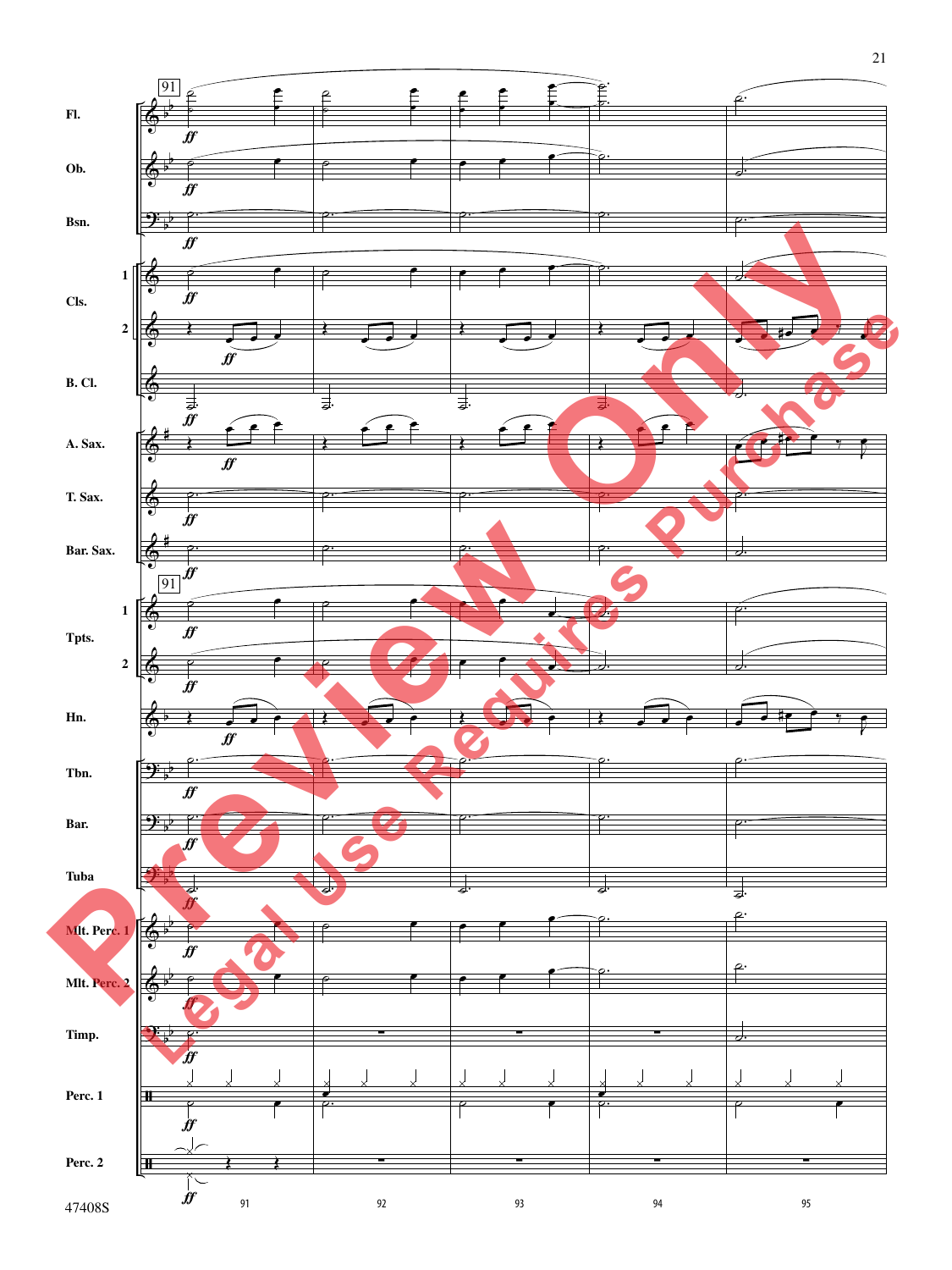![](_page_21_Figure_0.jpeg)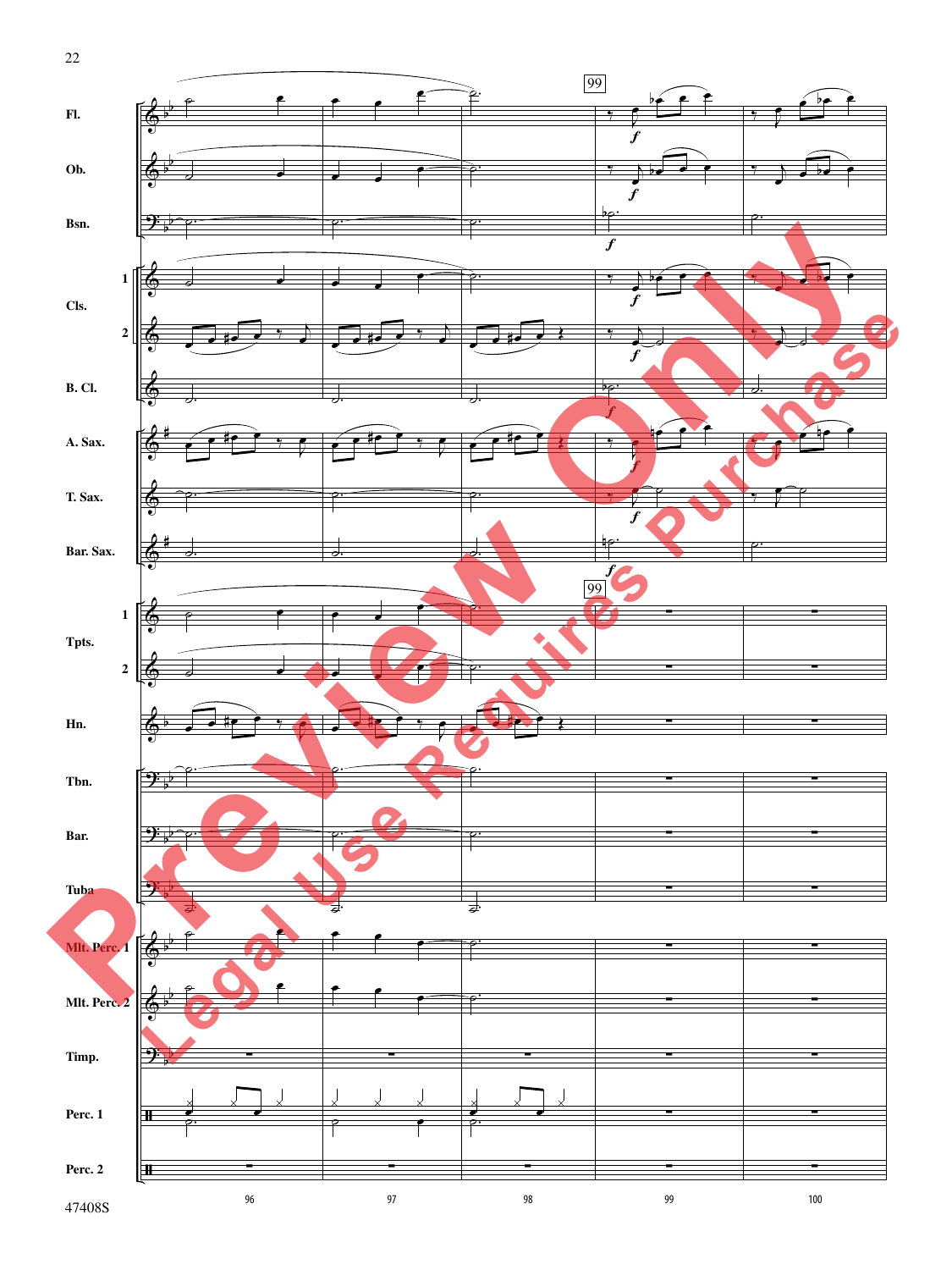![](_page_22_Figure_0.jpeg)